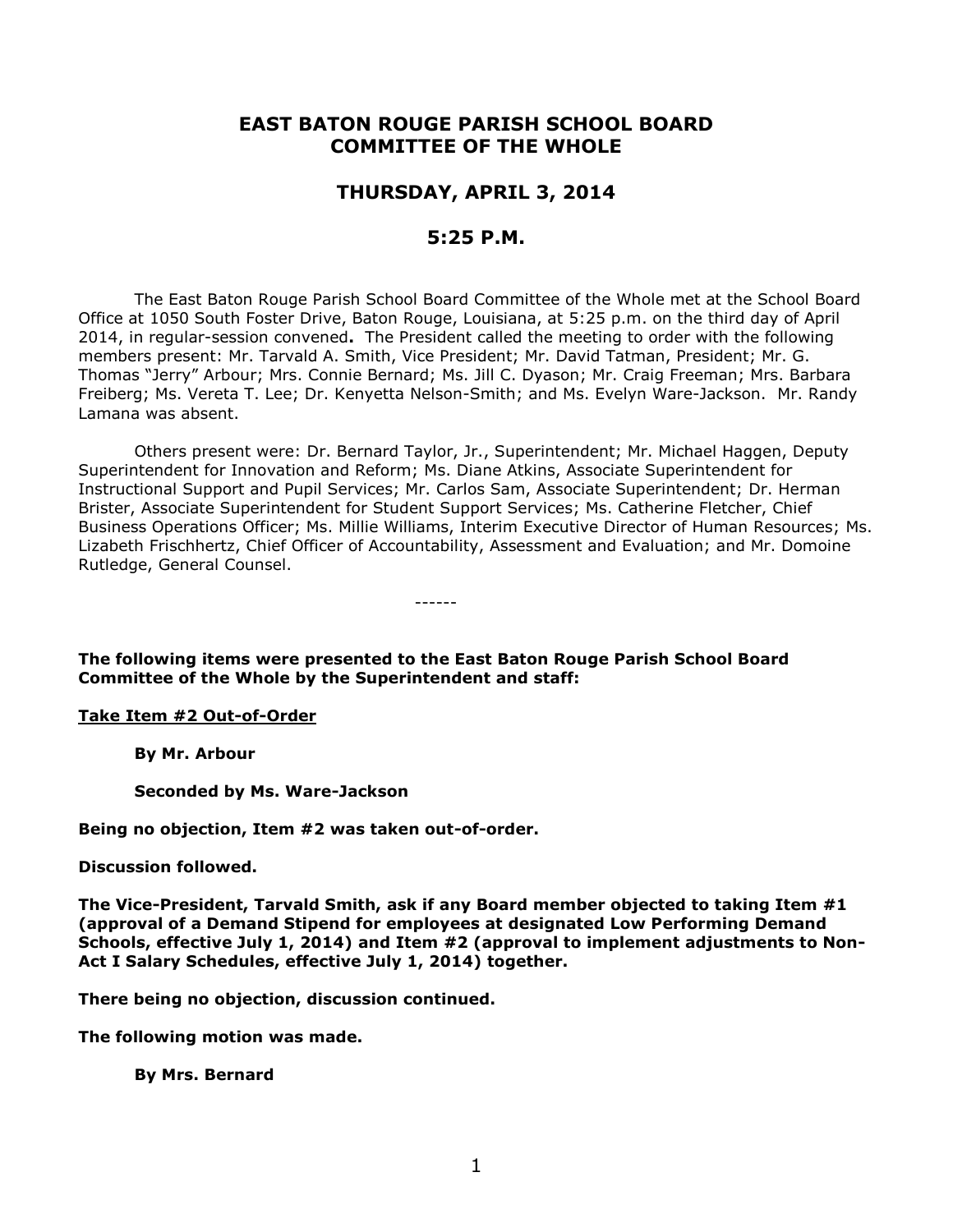The East Baton Rouge Parish School Board Committee of the Whole does hereby defer agenda Item #1 (approval of a Demand Stipend for employees at designated Low Performing Demand Schools, effective July 1, 2014) and agenda Item #2 (approval to implement adjustments to Non-Act I Salary Schedules, effective July 1, 2014) until the Board meets for the Budget Workshops.

# **Seconded by Ms. Dyason**

#### **Discussion continued.**

#### **The following substitute motion was made.**

#### **By Dr. Nelson-Smith**

The East Baton Rouge Parish School Board Committee of the Whole does hereby favorably recommend the following item: (Item #1) approval to implement adjustments to Non-Act I Salary Schedules, effective July 1, 2014. (Item #2) approval of a Demand Stipend for employees at designated Low Performing Demand Schools, effective July 1, 2014.

#### **Seconded by Ms. Ware-Jackson**

#### **The vote on the motion was as follows:**

| Yeas: (7)          | Mr. Arbour, Mr. Freeman, Mrs. Freiberg, Ms. Lee, Dr. Nelson-<br>Smith, Vice President Smith, and Ms. Ware-Jackson |
|--------------------|-------------------------------------------------------------------------------------------------------------------|
| <b>Nays: (2)</b>   | Mrs. Bernard and Ms. Dyason                                                                                       |
| Abstained: (0)     | None                                                                                                              |
| <b>Absent: (2)</b> | Mr. Lamana and President Tatman                                                                                   |
|                    |                                                                                                                   |

**The motion was favorably recommended to the full Board.**

**------**

## **Award Contract Renewals**

#### **By Mrs. Freiberg**

The East Baton Rouge Parish School Board Committee of the Whole does hereby favorably recommend the following item: authorization for staff to award contract renewals for Facility Environmental and Mechanical Systems Services to Corporate Mechanical Contractors, Johnson Controls, Inc., and Star Services, Inc. as stipulated in the Tax Plan Continuation.

## **Seconded by Ms. Dyason**

#### **The vote on the motion was as follows:**

**Yeas: (8) Mr. Arbour, Mrs. Bernard, Ms. Dyason, Mr. Freeman, Mrs. Freiberg, Ms. Lee, , Vice President Smith, and Ms. Ware-Jackson**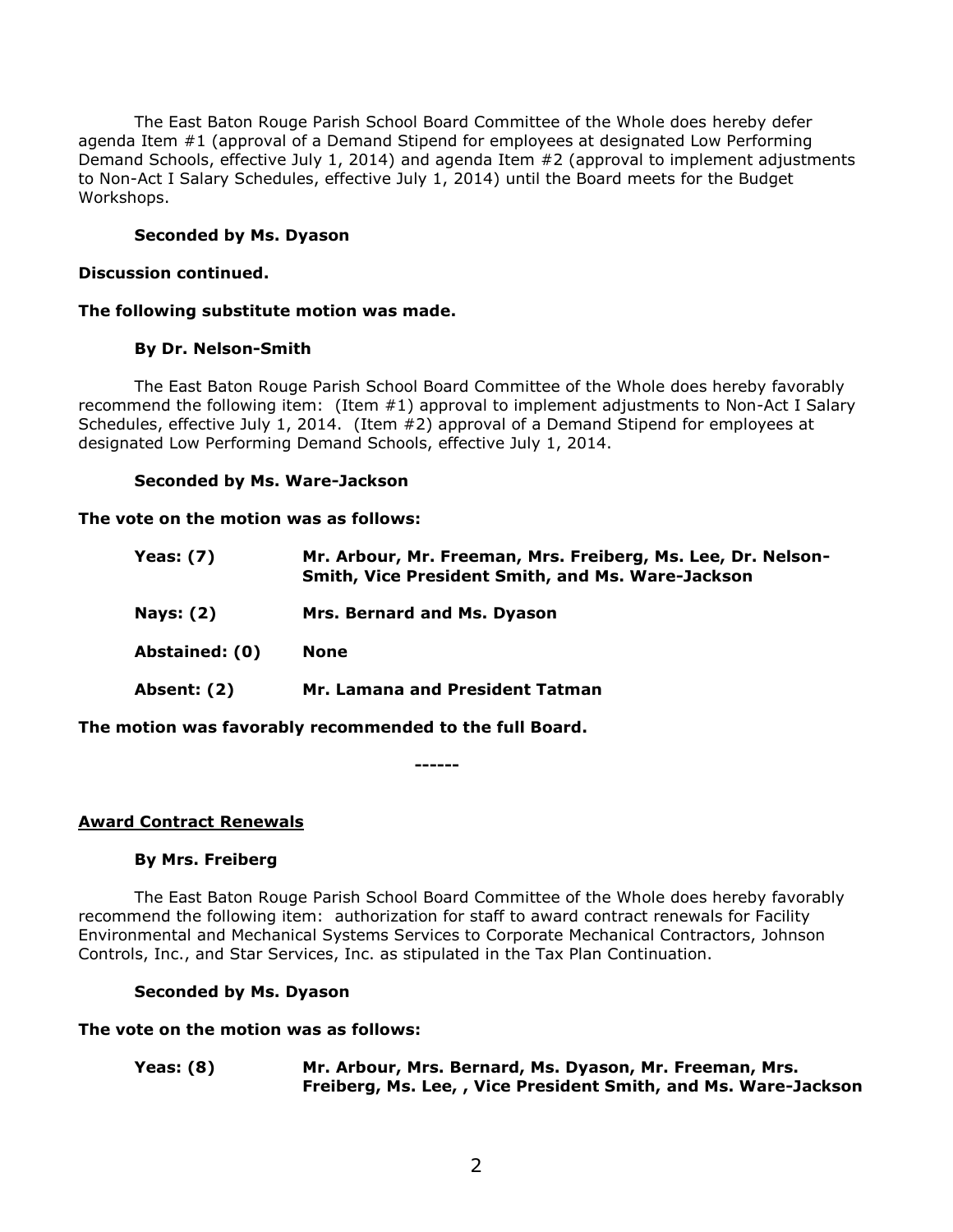| <b>Nays: (0)</b> | None                            |
|------------------|---------------------------------|
| Abstained: (1)   | Dr. Nelson-Smith                |
| Absent: (2)      | Mr. Lamana and President Tatman |

**The motion was favorably recommended to the full Board.**

**------**

## **Grant**

#### **By Mr. Arbour**

The East Baton Rouge Parish School Board Committee of the Whole does hereby favorably recommend the following item: acceptance of the Muscle Milk Recovery Grant in the amount of \$15,000.

## **Seconded by Mr. Freeman**

**Favorably recommended to the full Board by a vote of the members present. (Mr. Lamana and President Tatman were absent.)**

**------**

## **Professional Services Agreement**

## **By Mrs. Bernard**

The East Baton Rouge Parish School Board Committee of the Whole does hereby favorably recommend the following item: approval of a professional services agreement between the East Baton Rouge Parish School Board and Pearson School Achievement Services for training on the Sheltered Instruction Observation Protocol (SIOP) for ELL and Exceptional Student Services' selfcontained, resource, and inclusion teachers in the amount of \$60,000.00. Funding Source: IDEA.

## **Seconded by Mrs. Freiberg**

## **Favorably recommended to the full Board by a vote of the members present. (Mr. Lamana and President Tatman were absent.)**

**------**

## **Naming of School**

## **By Mr. Freeman**

The East Baton Rouge Parish School Board Committee of the Whole does hereby favorably recommend the following item: approval of naming Brookstown Middle School to Brookstown Middle Magnet Academy.